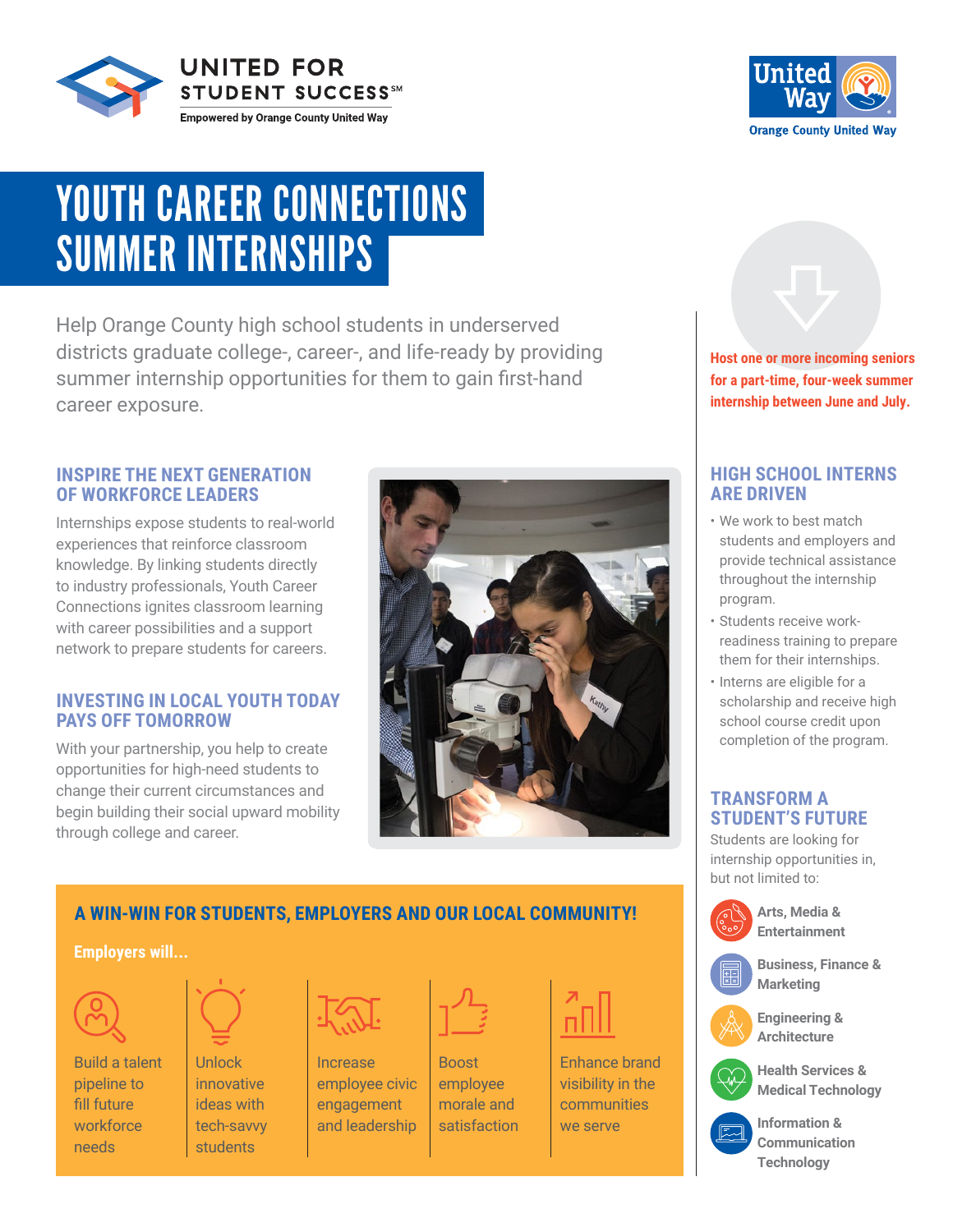### **YOUTH CAREER CONNECTIONS SUMMER INTERNSHIPS**

### **Targeted Summer Internship Opportunities**

Internships offer students an opportunity to experience a fast-paced, dynamic workplace environment so they can gain skills that allow them to grow as individuals and professionals for 21st century careers.



### **ARTS, ENTERTAINMENT & DIGITAL MEDIA**

**INTERNSHIP EXAMPLES:** Provide support in graphic and web design, media research, creative development, implementation of new programs, documentation and data analysis.

**LEARNING OUTCOMES:** Students learn technical and critical thinking and problem-solving skills.



#### **BUSINESS, FINANCE & MARKETING**

**INTERNSHIP EXAMPLES:** Help develop and implement marketing campaigns, create promotional videos, translate contracts and take minutes at company meetings.

**LEARNING OUTCOMES:** Students learn the basics of accounting, global marketing, business terminology, risk management, interpreting financial data, project management, effective communication and critical thinking.



**INTERNSHIP EXAMPLES:** Shadow land survey and mapping teams, assist with cost analysis of projects, work on process documentation and create contracts.

**LEARNING OUTCOMES:** Students develop analytical and problem-solving skills and learn software skills.



#### **HEALTH SERVICES & MEDICAL TECHNOLOGY**

**INTERNSHIPS EXAMPLES:** Work as a guide, gather data through interviews and/or field observations, assist with scheduling, research and additional office duties.

**LEARNING OUTCOMES:** Students explore scientific concepts, interactive technologies and learn about hospital systems. They can also gain insights into various medical departments, community health education programs, relevant trends and medical research.



**INTERNSHIP EXAMPLES:** Support staff with documentation, software testing, research and programming.

**LEARNING OUTCOMES:** Students learn the basics of programming, project management, leadership and troubleshooting techniques while fostering creativity and innovation.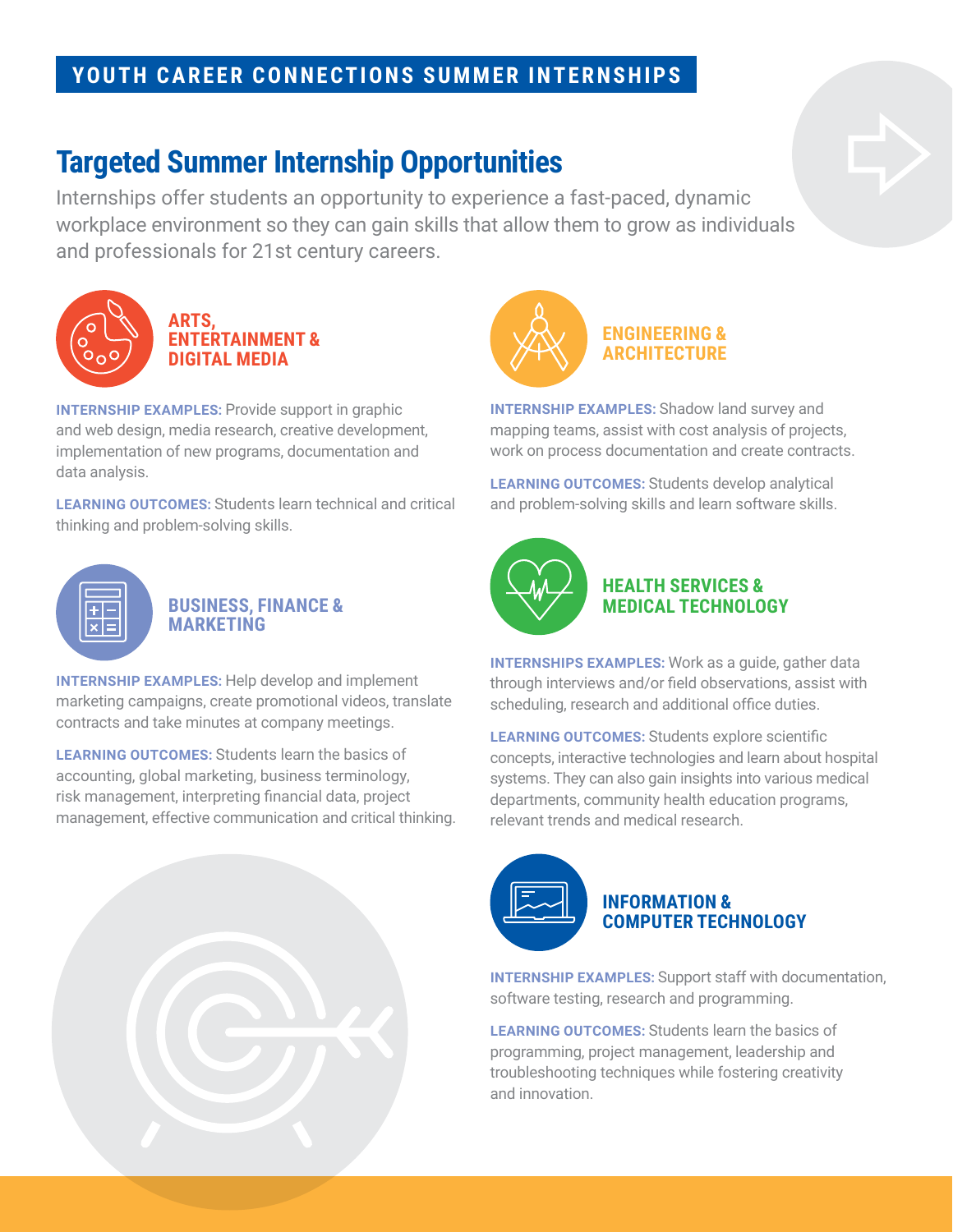

### **STANDARDS FOR QUALITY INTERNSHIPS**

- Students are exposed to different parts of the organizations to see the wide spectrum of career opportunities in one particular company.
- Responsibilities are clearly defined for the intern (job description, work parameters.)
- Projects are geared toward professional development.
- Internships are part-time positions that require 20 hours per week over a four-week period.
- Students work with a professional mentor throughout the program.
- Students have opportunities to develop critical thinking, communication and problem-solving skills through work projects.

**"**<br>The<br>Lie *The best part of this internship is the hands-on experience. I learned so much during the four weeks, especially about software and systems engineering and applying it to a smart robot.* 

—Christopher, student intern at L3Harris



## **Your Responsibilities as Corporate Host**

- Review and submit the Career Technical Education Partnership Form.
- Create a project list for the position.
- Establish a clear work schedule of 20 hours with student and monitor attendance through timesheet provided by instructor.
- Give students ownership of the assigned projects/tasks.
- **Provide interns with direction and** constant feedback for improvement.
- **Complete the United Way Internship** Host evaluation at end of the program.
- Submit student's Individuals Training Plan Competencies to classroom instructor.

#### **STUDENTS WILL**

- Commit to the entire program from beginning to end by attending all classroom sessions and worksite hours.
- Behave in a professional and timely manner.
- Abide by company policies and procedures (dress code and safety training).
- Use critical thinking skills to ask questions and gain understanding of the industry.
- Complete classroom, online assignments, journals and any other projects as assigned.
- Submit student portfolio for final review.
- Complete the internship evaluation at end of the program.

#### **OUR RESPONSIBILITIES AS PROGRAM PARTNERS**

(Garden Grove Unified School District and United Way)

- Provide technical support/ troubleshooting to both hosts and students throughout the program.
- Assist hosts in developing projects for interns.
- Host an internship fair where hosts interview and select potential interns.
- Work in partnership with the district to provide workshops to prepare interns for placements.
- Check in weekly with both students and hosts to ensure learning outcomes are being met.
- Host a culmination ceremony for interns and hosts to celebrate program completion.
- Ensure students complete employability curriculum by the end of the program.